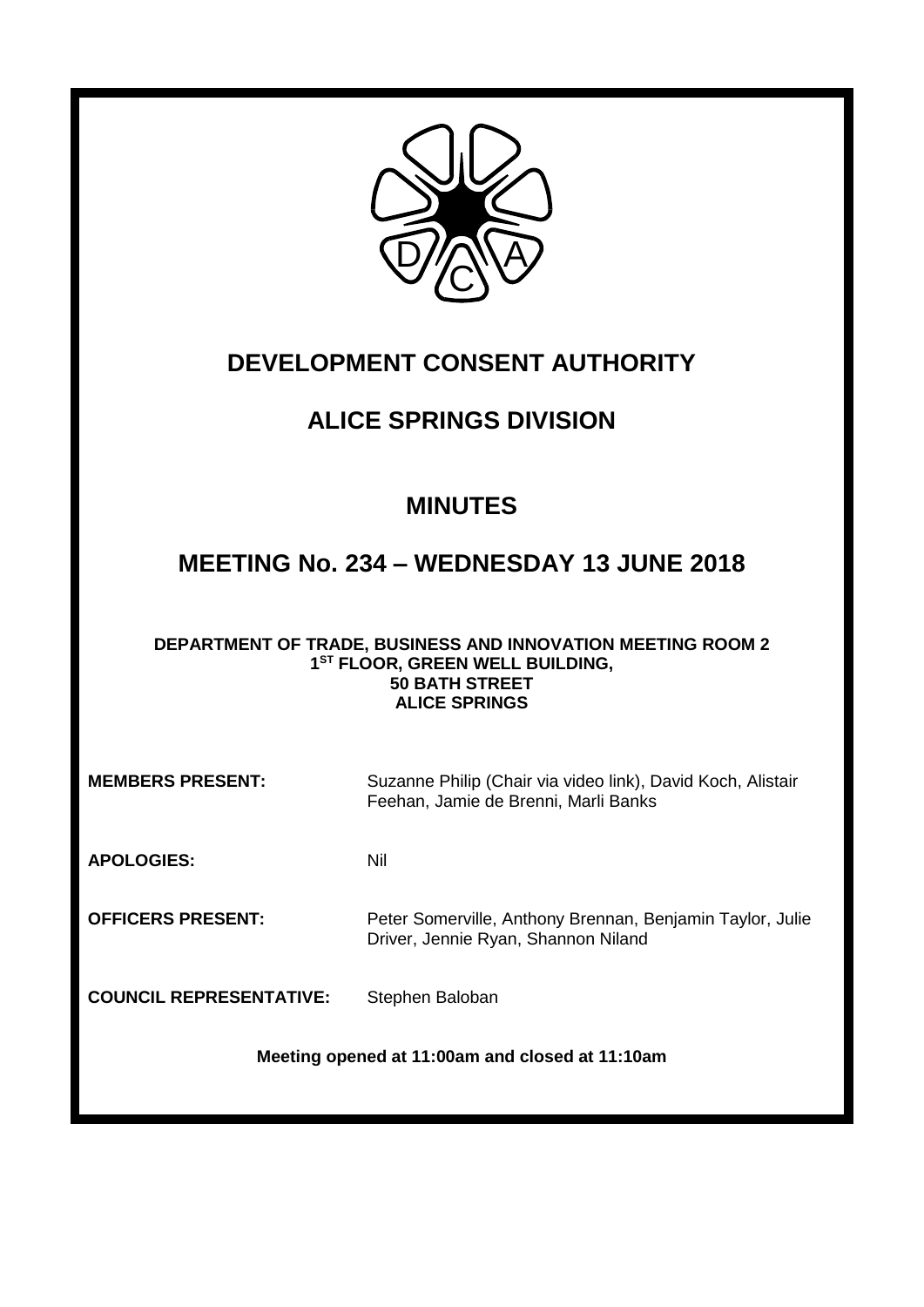**THE MINUTES OF THE EVIDENTIARY STAGE AND THE DELIBERATIVE STAGE ARE RECORDED SEPARATELY. THESE MINUTES RECORD THE DELIBERATIVE STAGE. THE TWO STAGES ARE GENERALLY HELD AT DIFFERENT TIMES DURING THE MEETING AND INVITEES ARE PRESENT FOR THE EVIDENTIARY STAGE ONLY.**

### **ITEM 1 INDEPENDENT UNIT WITH A FLOOR AREA IN EXCESS OF 80M<sup>2</sup> AND ON LAND WITHIN A DEFINED FLOOD AREA**

#### **PA2018/0151 NT PORTION 1846, 170 HEFFERNAN ROAD, SUBURB OF CONNELLAN, ALICE SPRINGS**

#### **APPLICANT CATHERINE MORPHETT & ARVIN RAUCH**

Arvin Rauch (Owner) and Brett Morton (Builder) attended the meeting and spoke further to the application.

**RESOLVED 0056/18** That, the Development Consent Authority varies the requirements of Clause 6.14 (Land Subject to Flooding and Storm Surge) and Clause 7.10.4 (Independent Units) of the NT Planning Scheme, and pursuant to section 53(b) of the *Planning Act*, alters the proposed development and consents to the proposed development as altered to develop NT Portion 1846 (170) Heffernan Road, Suburb of Connellan, Alice Springs for the purpose of an independent unit, subject to the following conditions:

#### **CONDITIONS PRECEDENT**

- 1. Prior to the endorsement of plans and prior to commencement of works (including site preparation) the applicant shall submit amended plans to the satisfaction of the consent authority. When approved, the plans and documentation will be endorsed and will then form part of the permit. The plans must be in Adobe PDF format, drawn to scale with dimensions and generally consistent with the plans publicly exhibited, but modified to include:
	- (a) Details of the relative heights of:
		- (i) the "ground level" as defined in the NT Planning Scheme of the development area; and
		- (ii) the finished floor levels for all new "habitable rooms" within the extensions to the building (to be used as an independent unit) at a minimum height of 549.1m Australian Height Datum (AHD) (i.e. so that the "habitable room" additions to the existing building being converted to an independent unit are 300mm above the estimated 1 percent annual exceedance probability flood level (1% AEP level) as it relates to the site).
	- (b) Details/documentation showing:
		- (i) a common effluent disposal system that will service both the independent unit and single dwelling (details to be shown on site plan).
			- **or**
		- (ii) the location/s (on the site) of the effluent disposal system/s for the independent unit and single dwelling compliant with the performance criteria listed in sub-clause 4 of Clause 7.10.4 of the NT Planning Scheme;

#### **GENERAL CONDITIONS**

2. The works carried out under this permit shall be in accordance with the drawings endorsed as forming part of the permit.

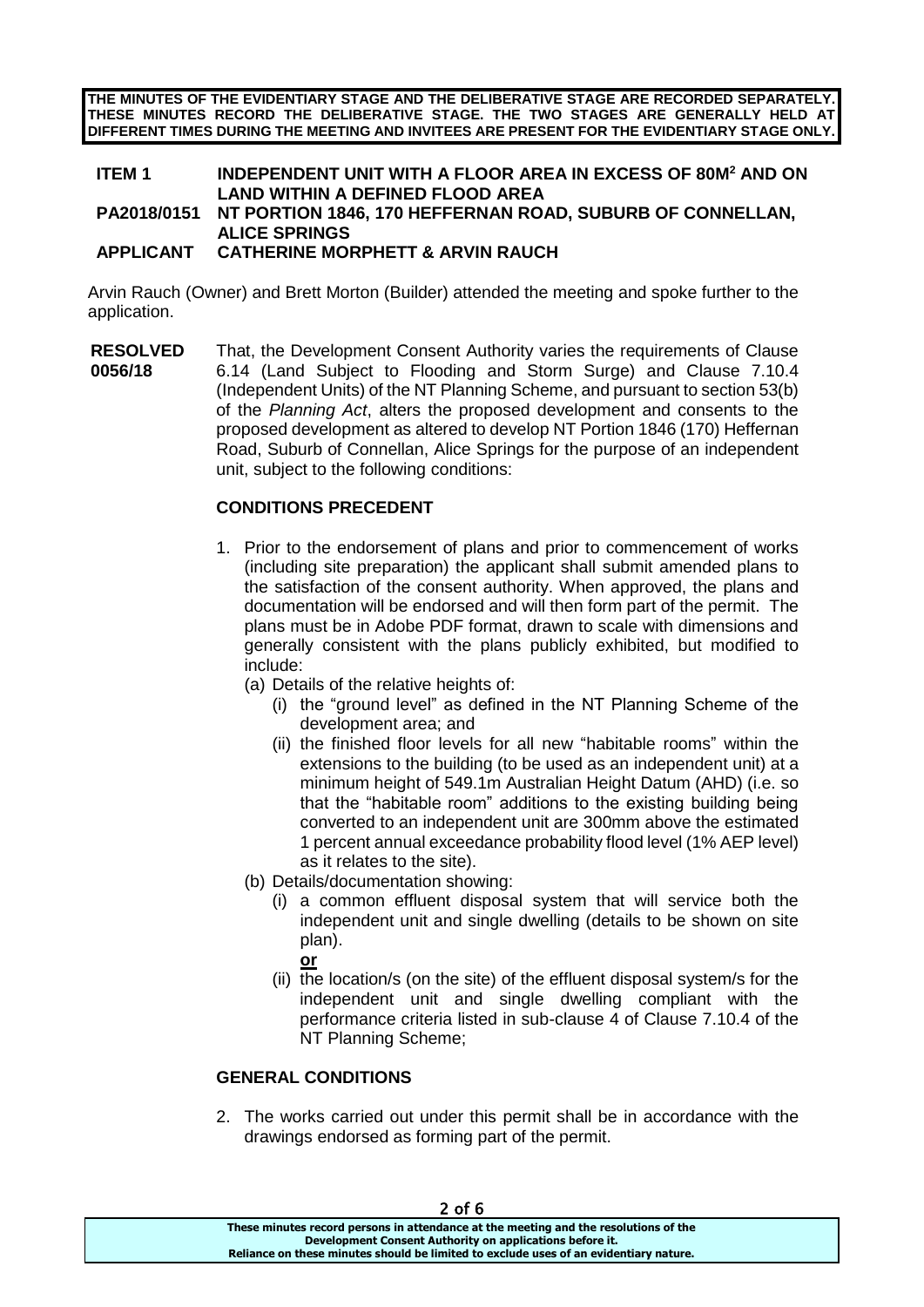- 3. The owner of the land must enter into agreements with the relevant authorities for the provision of water supply and electricity facilities to the development shown on the endorsed drawings in accordance with the authorities' requirements and relevant legislation at the time.
- 4. Appropriate erosion, sediment and dust control measures are to be effectively implemented throughout the construction stage of the development to the satisfaction of the Development Consent Authority, on the advice of the Department of Environment and Natural Resources (DENR), including (but not limited to) effective management and stabilisation of surface cover. Information regarding erosion and sediment controls can be obtained from the IECA Best Practice Erosion and Sediment Control Guidelines 2008 available at www.austieca.com.au and the NTG website: [https://nt.gov.au/environment/soil-land-vegetation.](https://nt.gov.au/environment/soil-land-vegetation)
- 5. The finished ground floor levels of all new "habitable rooms" created as part of the additions to the existing building to create the independent unit shall be no lower than 549.1 metres Australian Height Datum (AHD). The developer shall demonstrate compliance with this condition by providing "as constructed" finished floor levels (certified by a Licensed Surveyor).This condition is to the satisfaction of the Development Consent Authority.
- 6. Pursuant to section 34 of the *Land Title Act*, a Caution Notice shall be lodged with the Registrar General on NT Portion 1846, Alice Springs. The Caution Notice is to state that: "This allotment is subject to inundation in a one percent annual exceedance probability flood event". Evidence of registration of the notice is to the satisfaction of the consent authority.

#### **NOTES:**

- 1. A Permit to Work Within a Road Reserve is required from the Alice Springs Town Council, before commencement of any work within a road reserve.
- 2. This development permit does not grant "building approval" for the proposed works or change of use and you are advised to contact a registered private Building Certifier to ensure that you have attained all necessary approvals before commencing construction works.
- 3. NT Portion 1846 is located within the *Soil Conservation and Land Utilisation Act* Declared Erosion Hazard Area. The landholder must not undertake activities that will cause or exacerbate erosion associated with wind or water and must manage groundcover to ensure effective dust control.
- 4. The Power and Water Corporation advises that the Water and Sewer Services **Development** Section (landdevelopmentsouth@powerwater.com.au) and Power Network Engineering Section (powerconnections@powerwater.com.au) should be contacted via email a minimum of 1 month prior to construction works commencing in order to determine the Corporation's servicing requirements, and the need for upgrading of on-site and/or surrounding infrastructure.
- 5. You are advised to contact Dial Before You Dig on 1100 to obtain a location of the Telstra Network and arrange for any relocation if required.

#### 3 of 6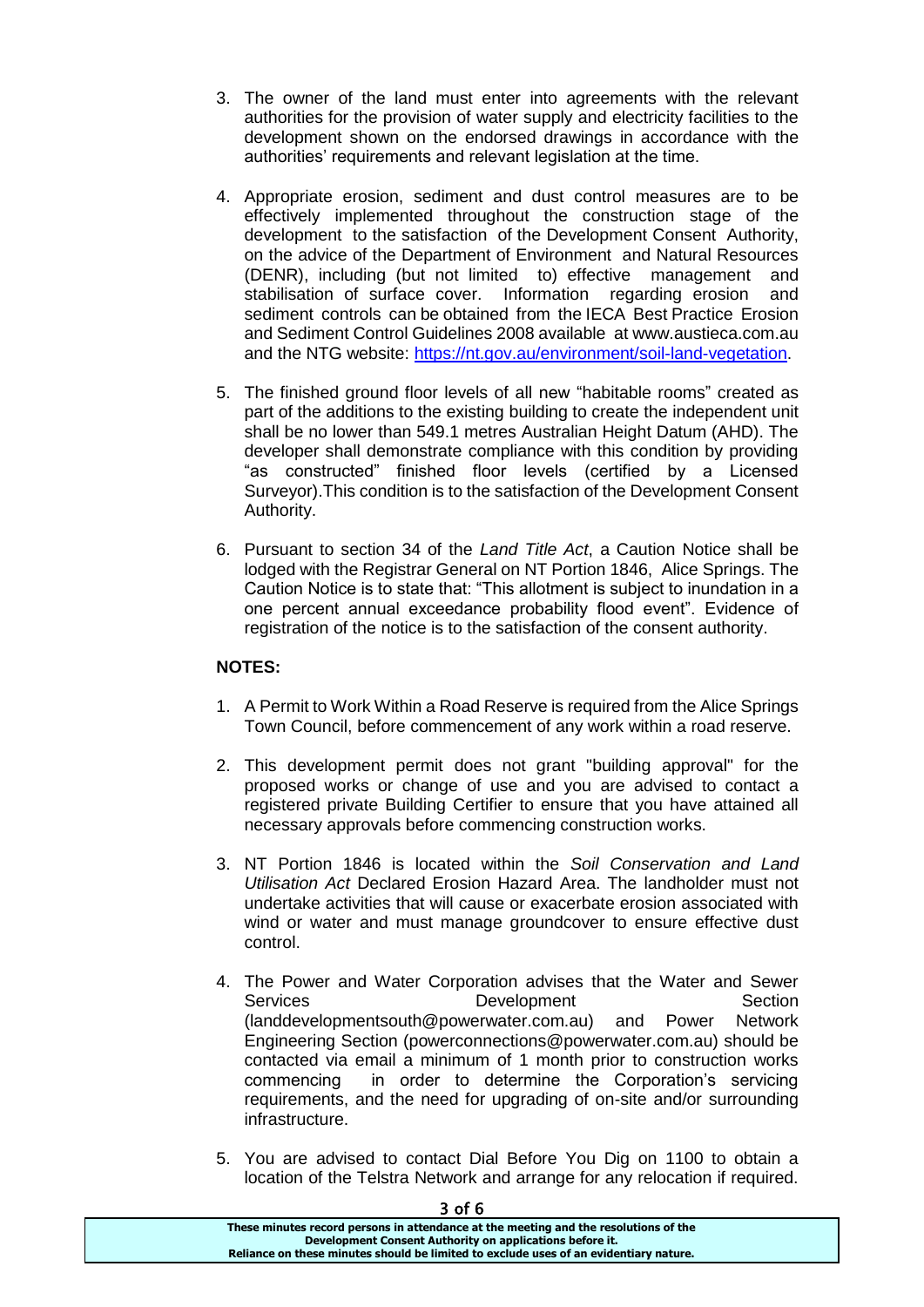The Telstra contact for relocation work is the Network Integrity and Compliance Group on 1800 810 443.

- 6. The Northern Territory Environment Protection Authority advises that construction work should be conducted in accordance with the Authority's Noise Guidelines for Development Sites in the Northern Territory. The guidelines specify that on-site construction activities are restricted to between 7am and 7pm Monday to Saturday and 9am to 6pm Sunday and Public Holidays. For construction activities outside these hours refer to the guidelines for further information.
- 7. Any new on-site wastewater disposal system to be installed must be carried out by a qualified licensed Self-Certifying Plumber and must comply with the NT Code of Practice for Small On-site Sewage and Sullage Treatment Systems and the Disposal or Reuse of Sewage Effluent (The Code)
- 8. Professional advice regarding implementation of soil erosion control and dust control measures to be employed throughout the construction phase of the development are available from the Department of Environment and Natural Resources. Information can be obtained from the IECA Best Practice Erosion and Sediment Control Guidelines 2008 available at<br>www.austieca.com.au and the NTG website www.austieca.com.au and the NTG website https://nt.gov.au/environment/soil-land-vegetation.

#### **REASONS**

- 1. Amended drawings/documents are required to ensure both dwellings (single dwelling and independent unit) will be serviced by a common effluent disposal system (the application as exhibited indicated an intention to comply with sub-clause 2(d) of Clause 7.10.4 of the NT Planning Scheme, however, details were not confirmed on the site plan). In the event that separate effluent disposal systems are required, the permit holder will need to demonstrate full compliance with sub-clause 4 of Clause 7.10.4 of the Scheme.
- 2. Pursuant to section 51(a) of the *Planning Act*, in considering a development application the consent authority must take into account the planning scheme that applies to the land to which the application relates. The purpose of Zone RL (Rural Living) of the NT Planning Scheme is to provide for low-density rural living and a range of rural land uses including agriculture and horticulture. The subject site has an area of 2.31 hectares and is currently developed with a single dwelling with no commercial, horticultural or agricultural uses. The proposed independent unit is of a scale and form that is expected to be compatible with other development in the locality.
- 3. A variation to sub-clauses 5(b)&(c) of Clause 6.14 (Land Subject to Flooding and Storm Surge) of the NT Planning Scheme is supported in this instance, as:
	- a) The development site:
		- (i) is approximately 480m from the Todd River floodway; and
		- (ii) located within a low density rural living area with limited site coverage on the subject site and surrounding land; and
	- b) Works will entail the change of use of an existing shed into an independent unit and additions to the building;

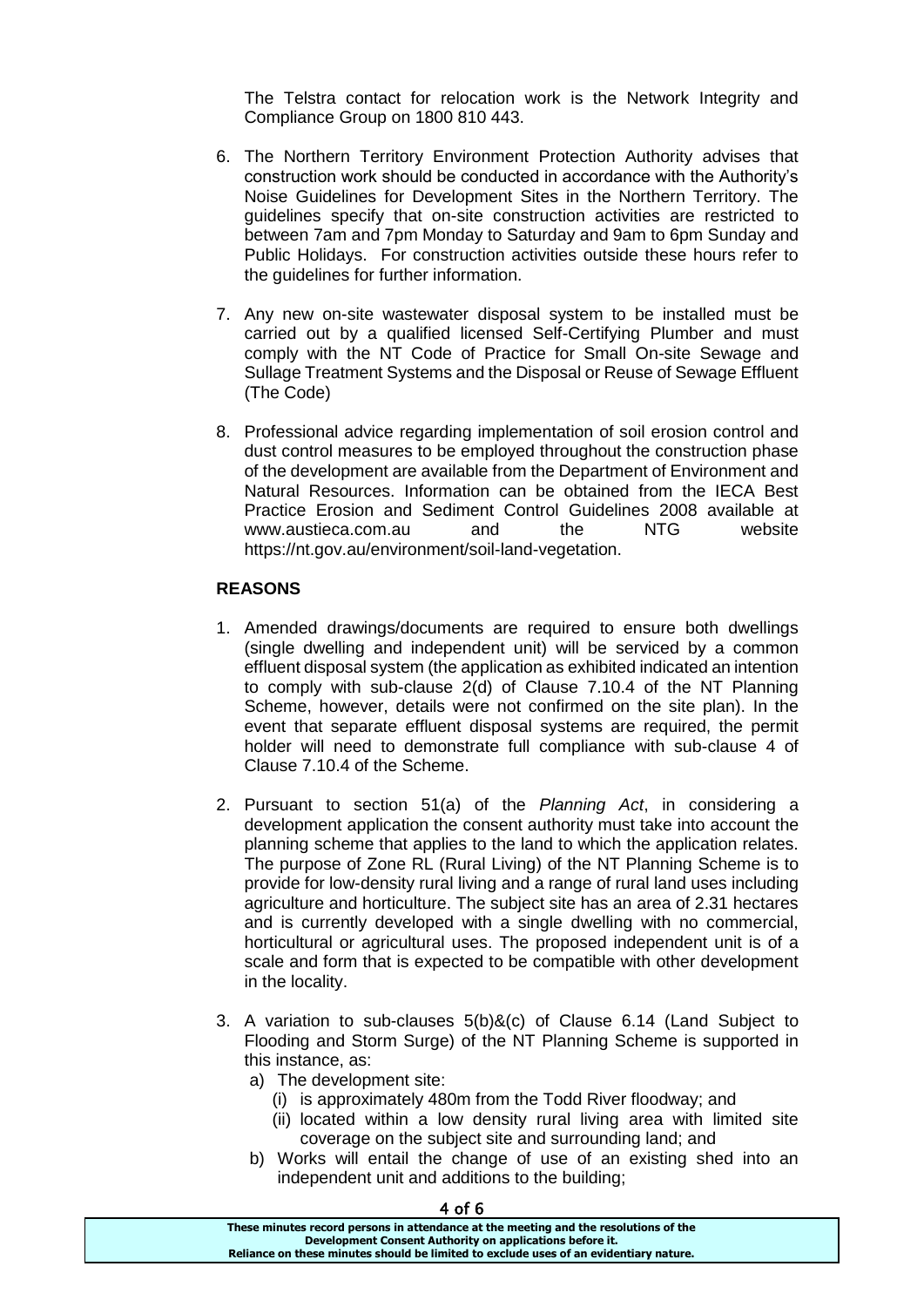- c) The proposed additions would be directly downstream of the existing shed;
- d) The development is expected to have negligible impact on the behaviour of flood waters in a 1% AEP event; and
- e) It is envisaged that in the circumstances and given the limited change to the existing building footprint, fill limited to the building footprint is unlikely to have any discernible adverse impact on any other property in a 1% AEP flood event.
- 4. Under sub-clause 7.10.4.5 of the NT Planning Scheme, the consent authority may approve an application for an independent unit that is not in accordance with sub-clause 2 (b) only if it is satisfied the proposed independent unit is appropriate to the site having regard to the potential impact of the independent unit on the amenity of adjoining and nearby properties. A variation to sub-clause 2(b)(i) of Clause 7.10.4 (Independent Units) of the NT Planning Scheme, to allow the floor area of an independent unit to be larger than  $80m^2$  is supported in this instance, as:
	- a) The proposed independent unit is single storey with substantial setbacks to all property boundaries;
	- b) The design of the independent unit (including a single bedroom and a single bathroom) suggests that it is likely to remain ancillary to the existing single dwelling on the site;
	- c) The development is an extension of an existing building; and
	- d) The extensions and change of use are not expected to have any significant impact on the amenity of any adjoining or nearby property, the streetscape or locality.
- 5. Pursuant to section 51(m) of the *Planning Act*, the consent authority must take into consideration the public utilities or infrastructure provided in the area in which the land is situated, the requirement for public facilities and services to be connected to the land and the requirement, if any, for those facilities to be provided to the developer for that purpose. The Power and Water Corporation has identified that reticulated electricity, water services are connected to the site. The application identifies that the proposed independent unit will be connected to an existing effluent disposal system (septic tank) shared with the existing single dwelling on the site.
- 6. Pursuant to section 51(n) of the *Planning Act*, the consent authority must consider the merits of the proposed development as demonstrated in the application. The proposed development is considered to have merit in that it is expected to offer future resident/s a good level of amenity without any significant impact on the character or amenity of the locality and adjoining properties.
- 7. Pursuant to section 51(p) of the *Planning Act*, in considering a development application, the Development Consent Authority is required to take into account the public interest. The site is identified as being liable to inundation in a 1% AEP Defined Flood Event. A Caution Notice is required to be placed on the land title with a view to ensuring that future owners / occupants of the site are aware of the flood liability and associated potential hazards and inconveniences.
- 8. The application was publicly exhibited in accordance with the *Planning Act* and Planning Regulations. No public or local authority submissions were received.

| 5 OT 6                                                                                |  |
|---------------------------------------------------------------------------------------|--|
| These minutes record persons in attendance at the meeting and the resolutions of the  |  |
| Development Consent Authority on applications before it.                              |  |
| Reliance on these minutes should be limited to exclude uses of an evidentiary nature. |  |
|                                                                                       |  |

#### 5 of 6